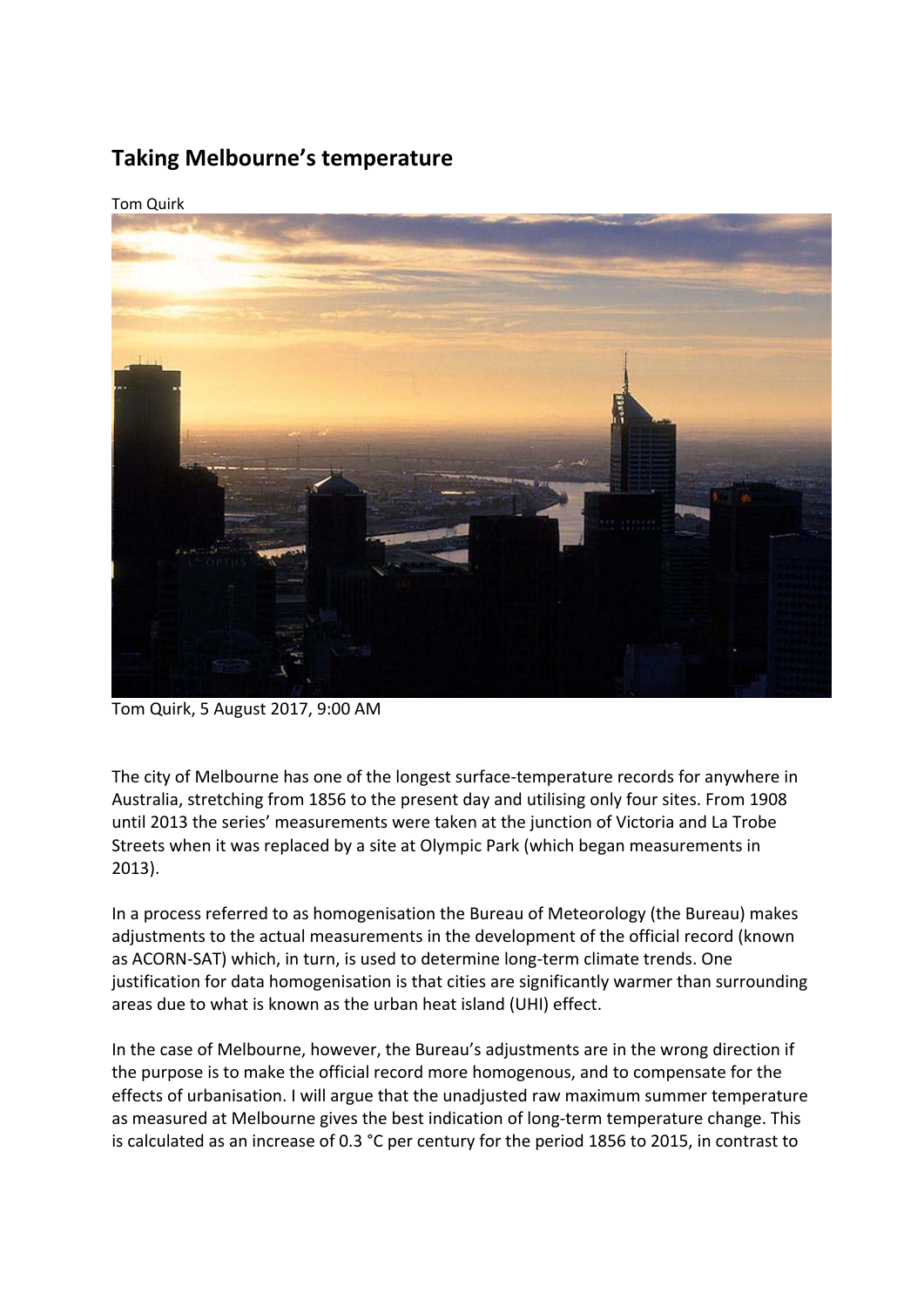the comparable series of homogenised ACORN-SAT data which shows a rise of 1.0 °C per century from 1910 to 2016.

The Bureau produces daily minimum and maximum temperatures, these temperatures occurring at different times of the day from an atmosphere that is in very different states. The minimum temperature is subject to anomalies in the surface boundary layer of the atmosphere, which reflects local influences. The maximum temperature is from a large spatial volume of air and the presence of solar radiation that results in convective mixing of the atmosphere.

In the Bureau's maximum annual temperature series for Melbourne there is an apparent step-up in the temperature in 1996. Statistical analysis shows that two straight lines represent a better fit to the record than one straight line, with 98 per cent certainty, the temperature rise from 1856 to 1996 is 0.03°C per decade, while the break is a difference of 0.7°C.



The key point to note is that the maximum temperature break is coincident with the screening of the La Trobe weather station from summer southerly winds by the construction of the very tall City Gate building at 33 La Trobe Street, a fifteen-storey apartment tower completed in 1997. To its east is a further apartment building completed in 1998. The likely explanation for the 1996 increase is the screening of the site by the new buildings.

In order to calculate the UHI effect on Melbourne's temperatures I was able to compare them with temperatures at Laverton, about 20 km to the south-west of the city centre, as the series are strongly correlated. The UHI effect in Melbourne is most clearly detectable in the minimum temperature measurements. The raw minimum temperatures from 1944 to the present as measured at Melbourne show an increase of about 2°C compared to an increase of about 1°C at Laverton.

An increase is also detectable in the maximum winter temperature at Melbourne, but is not seen in the summer maximum to a significant extent. The behaviour of the maximum temperature perhaps shows that there is a common spatial volume of the atmosphere covering Laverton and Melbourne, which would indicate that temperature maxima are not affected by urbanisation to the same extent as minima.

The Bureau makes changes to the temperatures as measured at the La Trobe Street weather station, and then incorporates these 'adjusted' values into the ACORN-SAT dataset.